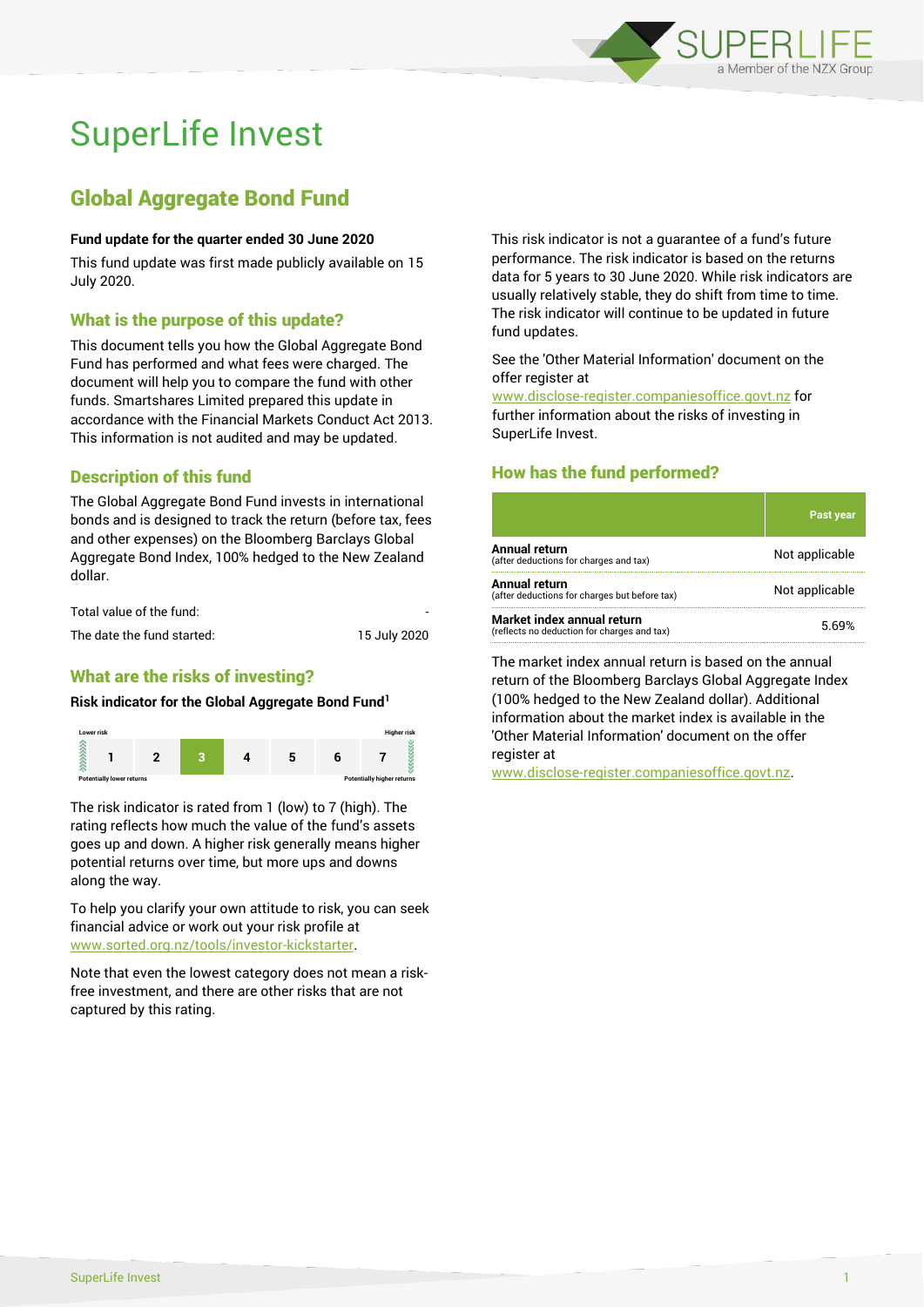

## What fees are investors charged?

Investors in the Global Aggregate Bond Fund are charged fund charges. These are as follows:

|                                                       | % per annum of fund's<br>net asset value |  |
|-------------------------------------------------------|------------------------------------------|--|
| <b>Total fund charges</b>                             | በ 49%                                    |  |
| Which are made up of:                                 |                                          |  |
| <b>Total management and administration</b><br>charges | 0.49%                                    |  |
| Including:                                            |                                          |  |
| Manager's basic fee                                   | 0.31%                                    |  |
| Other management and<br>administration charges        | 0.18%                                    |  |
| Other charges                                         | Dollar amount per investor               |  |
| Administration fee                                    | \$12 per annum                           |  |

Investors may also be charged individual action fees for specific actions or decisions (for example, if an investor has a financial adviser and has agreed to pay a fee to the adviser for providing financial advice). See the Product Disclosure Statement for SuperLife Invest for more information about those fees.

Small differences in fees and charges can have a big impact on your investment over the long term.

GST is included in the fund charges set out above.

## Example of how this applies to an investor

The fund is yet to start accepting contributions. Future fund updates will include an example of the return for an investor in the fund.

## What does the fund invest in?

#### **Actual investment mix**

The fund has yet to start accepting contributions. Future fund updates will include the actual investment mix.

#### **Target investment mix**

This shows the mix of assets that the fund generally intends to invest in.

| <b>Asset Category</b>        | <b>Target asset mix</b> |
|------------------------------|-------------------------|
| Cash and cash equivalents    |                         |
| New Zealand fixed interest   |                         |
| International fixed interest | 100.00%                 |
| Australasian equities        |                         |
| International equities       |                         |
| Listed property              |                         |
| Unlisted property            |                         |
| Commodities                  |                         |
| Other                        |                         |
|                              |                         |